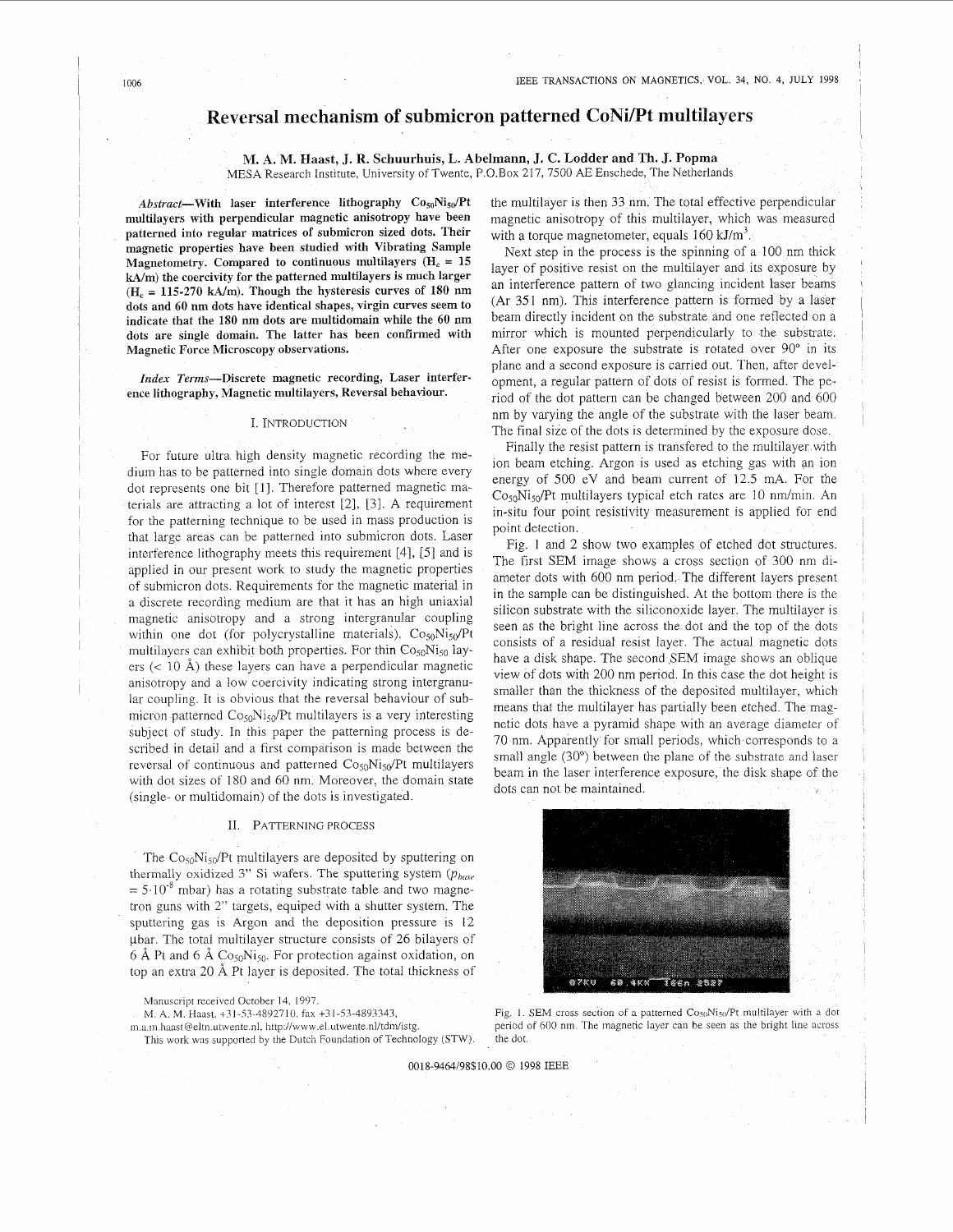

Fig. 2. Oblique SEM image of a patterned  $\cos_0$ Ni<sub>50</sub>/Pt multilayer with a dot period of 200 **nm.** The magnetic layer has partially been etched and the dots have a pyramid shape.

For comparison also micron sized dots have been prepared with standard optical lithography.

#### III. MAGNETIC CHARACTERIZATION

The magnetic reversal has been studied with an Oxford Vibrating Sample Magnetometer (VSM). Perpendicular hysteresis curves have been measured with a maximum applied field of 1000 kA/m. Virgin curves have been measured after inplane demagnetization. The demagnetization started from saturation and took place by sweeping the field several times between positive and negative direction while reducing its amplitude. Magnetic Force Microscopy (MFM) observations have been carried out with a home built MFM [6].

#### IV. MAGNETIC PROPERTIES

### *A. Co&i,dPt multilayers*

Before discussing magnetic properties of submicron patterned  $Co<sub>50</sub>Ni<sub>50</sub>/Pt$  multilayers it is important to understand the magnetic properties of the continuous multilayers. Fig. 3 shows the hysteresis curve of a  $\{Co_{50}Ni_{50}(6 \text{ Å})/Pt(6 \text{ Å})\}x26$ multilayer. From saturation the magnetic moment drastically drops at around zero applied field and then slowly increases to saturation in the opposite direction. As discussed by other authors this reversal behaviour can be explained by two processes *[7],* [8]. First at the nucleation point stripe domains are formed and the sample comes in a demagnetised state. Note that this means that the energy barriers for domain wall displacement are very small. Then when further increasing the applied field, the stripe domains are narrowed and completely vanish at saturation. Moreover, the origin of the initial nucleation is the presence of small, vestigial domains which become unstable at some certain applied field. When the density of these vestigial domains is small compared to the dot density in the patterned  $Co<sub>50</sub>Ni<sub>50</sub>/Pt$  multilayers, the stripe domain state can not be formed inside all the dots and the reversal behaviour will be different irrespective of the question whether the dots are single- or multidomain.



Fig. 3. VSM hysteresis curve for a  $1 \times 1$  cm<sup>2</sup> continuous  $\{Cos_0Nis_0(6 \text{ Å})/Pt\}$  (6) Å)} $x26$  multilayer (drawn line) and VSM hysteresis and virgin curve of 1x1 cm<sup>2</sup> sample with 2.6 x 2.6  $\mu$ m<sup>2</sup> {Co<sub>50</sub>Ni<sub>50</sub>(6 Å)/Pt (6 Å)}x26 multilayer dots with 4 um period (dashed line).

Indeed, even for 2.6x2.6  $\mu$ m<sup>2</sup> { Co<sub>50</sub>Ni<sub>50</sub> (6 Å)/Pt (6 Å) }x26 multilayer dots with  $4 \mu m$  period the hysteresis drastically changes with respect to the continuous multilayer (see Fig. 3). The dots exhibit 100% remenance and the switching occurs in a narrow field range, which resembles a typical reversal behaviour of highly oriented single domain particles. However, the virgin curve of the dots is identical to the magnetization curve of the continuous multilayer, indicating that the dots are multidomain after in-plane demagnetization and that the energy barriers for domain wall displacement are the same for the continuous multilayer and the dots. Apparently the reversal of the multilayer dots takes place by nucleation of a reverse domain immediately followed by a domain wall movement througout the whole dot.

#### *B. Co5&JiSdPt multiluyer dots with 570 nm period*

By varying the exposure dose in the laser interference 11 thography 570 nm period  $\{ \text{Co}_{50} \text{Ni}_{50}$  (6 Å)/Pt (6 Å)} $x26$  multilayer dots with dotsizes in the range 180-280 nm have been prepared. For all dot sizes the hysteresis curves have similar shapes, but the coercivity varies from 160 to 270 kA/m. No correlation between dot sizes and coercivity is found. For a 180 nm diameter dot sample the hystereses and virgin curve are shown in Fig. 4. As for the  $2.6x2.6 \mu m^2$  dots the virgin



Fig. 4. VSM hysteresis and virgin curve for { $Co<sub>50</sub>Ni<sub>50</sub>$  (6 Å) / Pt (6 Å) } x 26 multilayer dots with I80 nm diameter and 570 nm period. Total area of the sample is  $1 \text{ cm}^2$ .